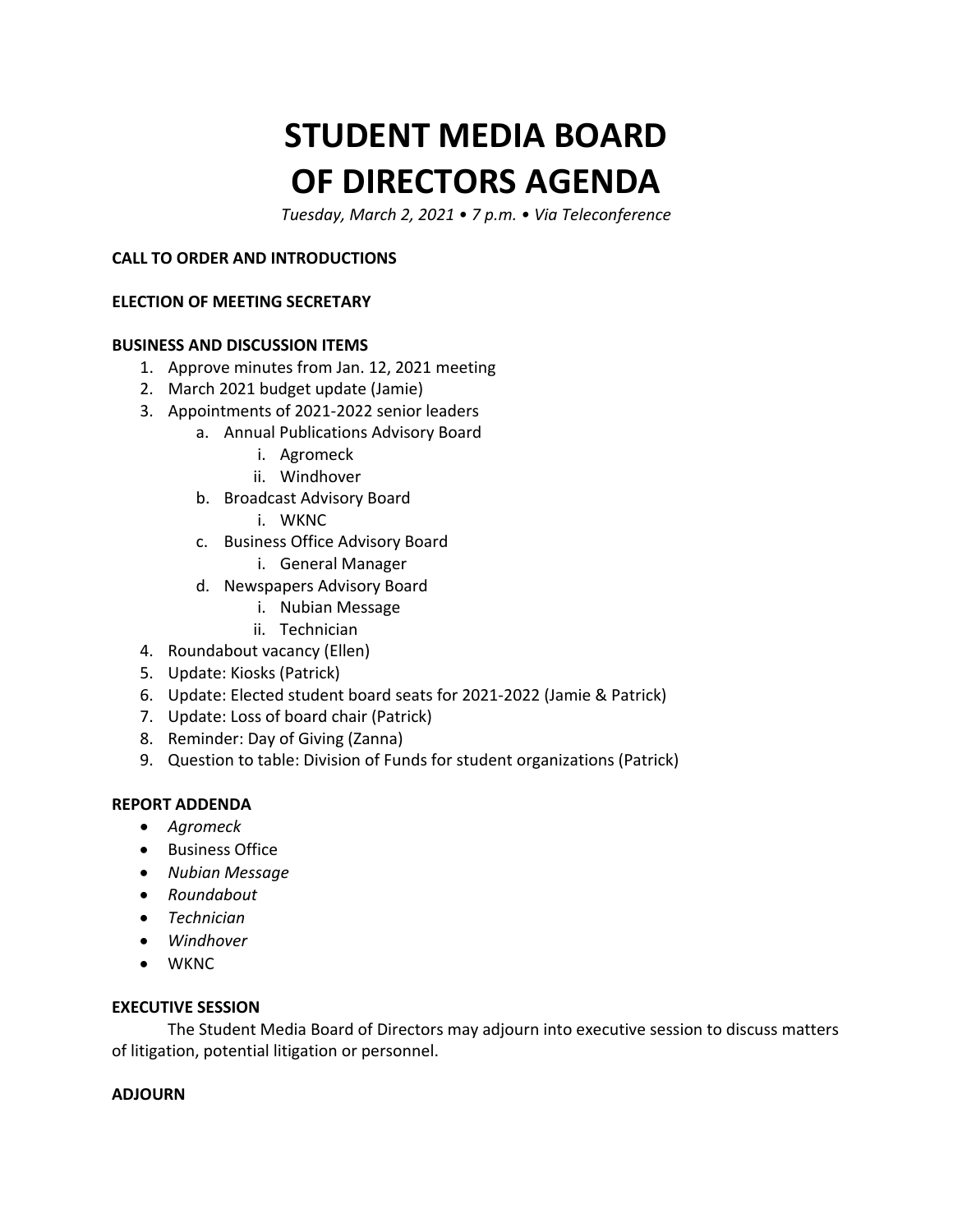#### **NC State Student Media Board of Directors January 2021 meeting minutes**

#### *Via teleconference – video recording of*  **Tuesday, Jan. 12, 2021 • 7 p.m.**  *meeting to be posted and made part of these minutes by reference.*

Members present: Dean Phillips, Tania Allen, Robbie Williams, Tyler Dukes, Josh Hyatt, Abi Hearn, Cameron Motsinger, Xenna Smith, Rachael Davis, Elikem Dodor, Laura Mooney, Lucas Martin, Patrick Neal

#### Absent: Sarah Hartsell, Sarah Gagner, Arianna Hinton, Cliff Maske, Melanie Flowers

Others present: Jamie Lynn Gilbert, Ellen Meder, Zanna Swann, Martha Collins, McKenzy Heavlin (SBVP representing SBP)

#### **CALL TO ORDER AND ELECTION OF MEETING SECRETARY**

In the absence of the board chair, Patrick Neal established a quorum, and vice-chair Laura Mooney volunteered to chair the meeting.

#### **APPROVAL OF NOVEMBER 2020 MEETING MINUTES**

Tyler Dukes moved that the minutes from the board's Nov. 10, 2020 be approved, with Abi Hearn providing a second; the board voted unanimously to approve them. Those minutes were included in the meeting package and are made part of these minutes by reference.

#### **WELCOME BACK DEAN!**

 the newest members of the board. A veteran television news anchor and longtime lecturer Patrick welcomed back Dean Phillips, the longest-serving member of the Student Media Board of Directors, from a semester-long hiatus in Fall 2020, and Dean introduced himself to in the Communication Department, Dean retired from full-time service to the university in July of 2020. State retirement rules forbid staff members from engaging in any universityrelated activities for six months immediately after retirement, which meant Dean was unable to serve on the board during that time. Dean continues to teach part-time for the Communications Department.

#### **JANUARY 2021 BUDGET UPDATE**

Jamie Lynn Gilbert presented the budget update through Jan. 1, 2021, which is the midpoint of the fiscal year. The update was included in the meeting package and included as part of these minutes by reference. Jamie noted the following:

• Agromeck payroll is at 40% through 50% of the year.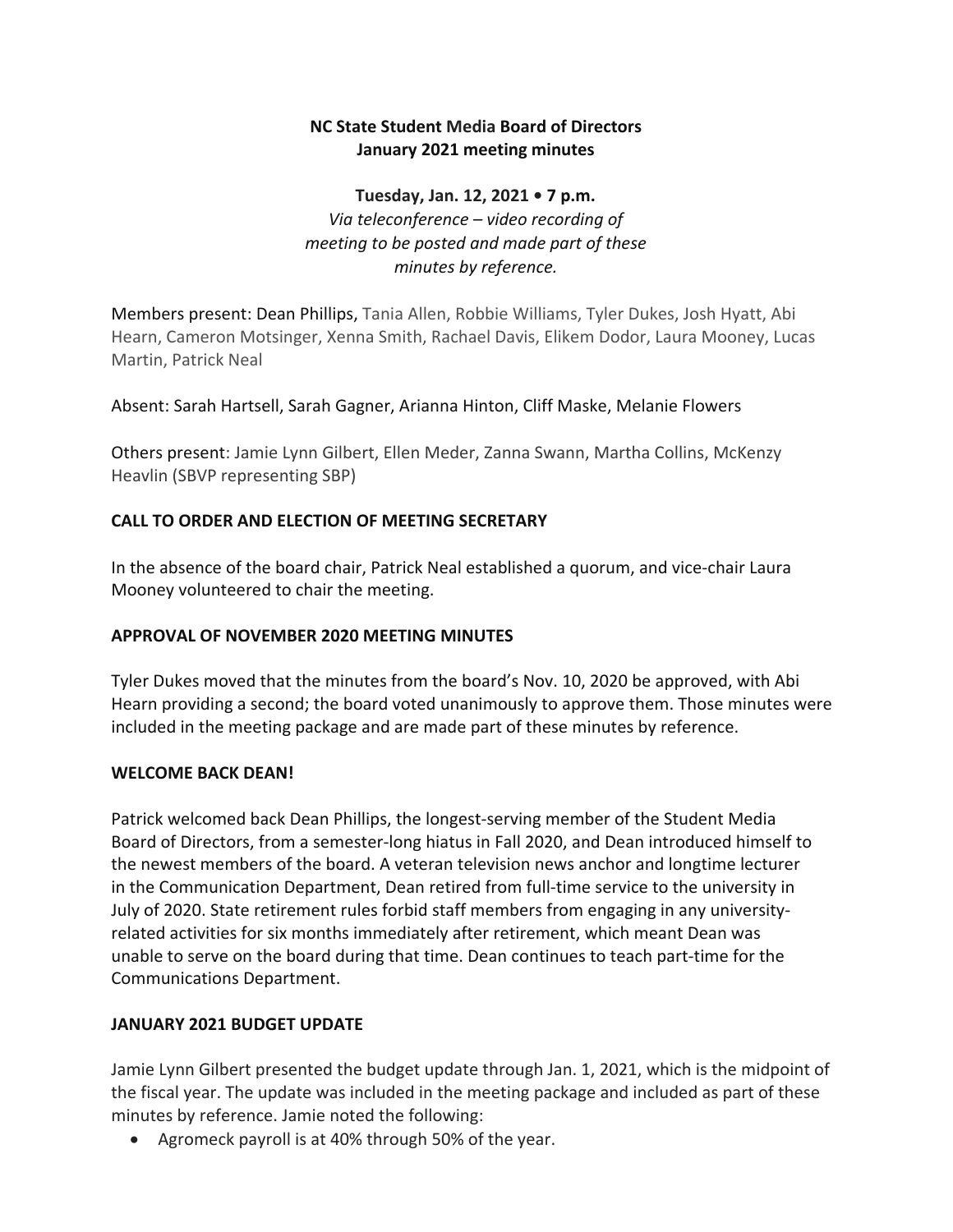- Nubian Message had another \$60 deposited for almost \$1,300 so it is inching closer to its \$1,500 print/online advertising goal. (The other \$2,000 budgeted is for Nubian's share of kiosk advertising). Payroll is at 54%, which is good.
- • Technician had another \$2,200 deposited to meet 20% of its \$52,000 sales goal. Payroll is at 35%.
- WKNC deposited about \$850, bringing the station to 13% of its non-fee revenue goal. Payroll is at 44%.
- donated \$2,715 to Student Media since the board last met (including a \$2,500 donation to the Technician Century Fund) bringing the fund to \$27,100. • In General Administration, non-fee income is at 70%, so Jamie said she did not anticipate having any problems getting all of the unit's budgeted student fee money. Temporary payroll is at 23%. There was a \$7 donation to the Student Media Enhancement Fund, bringing the total to \$665. Otherwise, Jamie said alumni and friends of the program had

#### **BUDGET OUTLOOK FOR REMAINDER OF FY20-21**

 expenditures to date, and all revenue and expenditures anticipated between Jan. 1 and the Jamie shared her end-of-fiscal-year projections, which are based on all revenues and end of the fiscal year on June 30. She began by noting that the twice-revised budget goal set in July forecast Student Media's total expenditures exceeding revenues by \$50,000.

With regard to revenue, Jamie said she expected the unit to come in at \$38,200 below expectations. Specifically:

- The forecast assumes full student fee funding.
- Print revenue assumes \$39,500 for rest of the fiscal year. She forecast \$0 additional for Agromeck (though that may change), \$1,000 for Nubian (with \$900 already billed), \$1,500 for Roundabout (with \$1,500 already billed and an additional \$5,000 for its orientation issue), \$7,000 for General Administration (for the fall housing guide, which has not yet been billed) and \$25,000 for Technician (with \$15,000 already billed.)
- WKNC revenue assumes that 80% of all scheduled women's basketball and baseball games are played, \$2,000 in donor announcement sales and \$500 in merchandise sales.

Overall, Jamie said she thought a shortfall of this size was good news, given everything that's happened during the year, and that it was significantly better than what she was anticipating earlier in the year.

Moving on to expenditures, Jamie said she expected the unit to spend \$136,935 less than originally budgeted. Specifically:

- • Personnel projections for the remainder of the year assume the same amount of Windhover; and \$2,500 for board operators at WKNC. Jamie said she also assumed paid activity seen in the fall. That comes to \$91,000 in regular student payroll for Nubian, Technician, WKNC, Agromeck and the Student Business Office; \$6,500 for an additional \$1,000 for student employee benefits per the DASA Budget Office's formula.
- • Contracted services assumes \$1,000 for WKNC's consulting engineer, who now bills the station only in months when he is called for service (and who has not billed the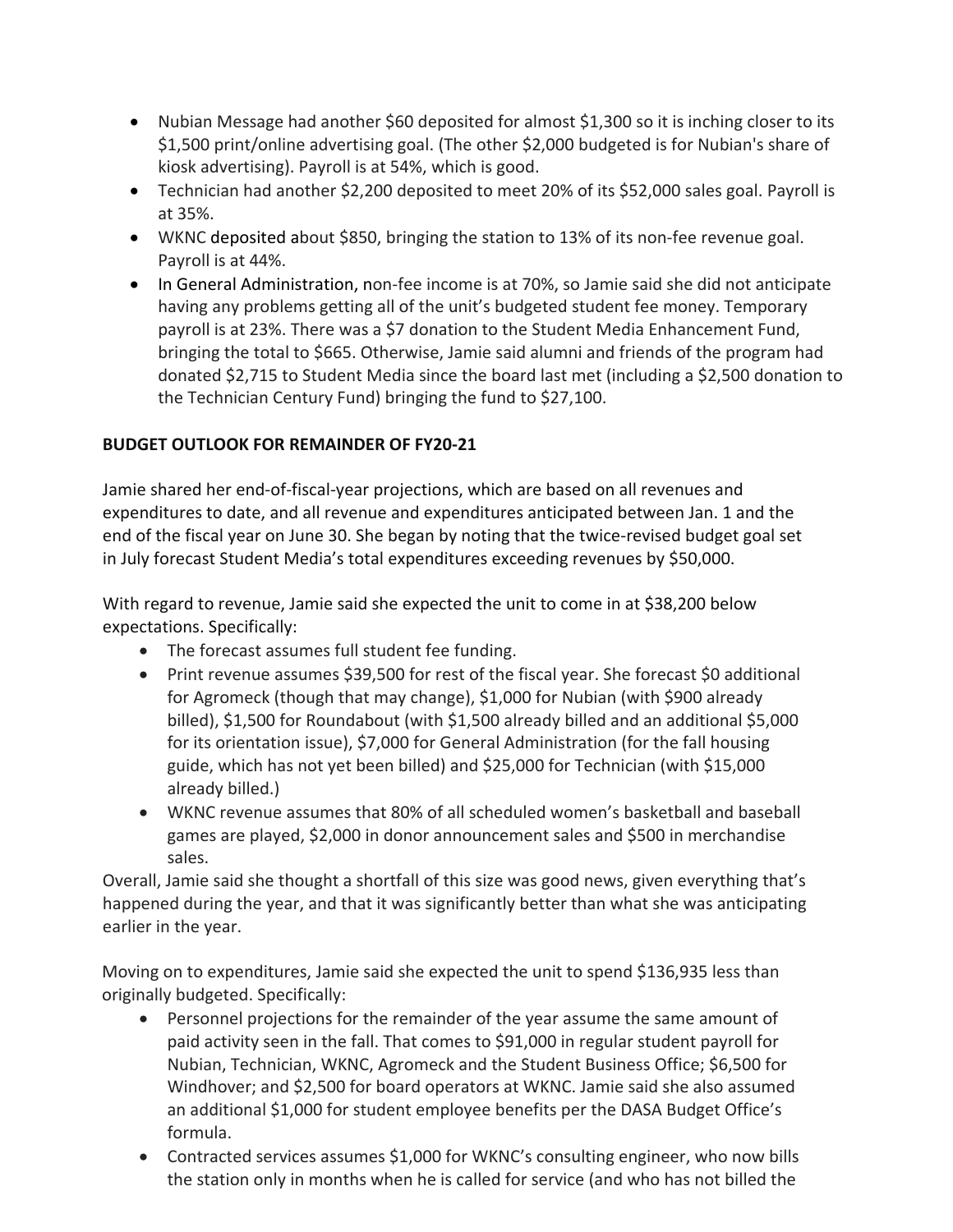station anything yet this year.)

- Supplies assumes an additional \$3,000 in spending.
- Travel assumes \$5,000 for summer travel, including Agromeck's summer retreat (though that may change)
- • Current services (which is primarily the cost of printing and swag) assumes \$500 at Orientation issue printing), \$1,500 at Technician, \$10,000 for Windhover printing, Agromeck, \$500 at Nubian Message, \$6,500 at Roundabout (which includes \$1,000 for WKNC postage and band payments, and \$5,000 for General Administration for phones and other, similar charges that GA covers on behalf of all media organizations.
- Admin services assumes no additional charges, as the 5% "surcharge" discussed in the November meeting is already included.
- Fixed charges assumes full expenses.
- Capital outlay assumes full expenses.

Finally, Jamie broke down exactly where the program was saving money:

- \$73,700 in student payroll + benefits
- \$4,000 in contracted services (WKNC engineer, legal fees and program review consulting)
- \$9,252 in supplies
- \$5,550 in travel for conferences and the (now postponed) program review
- \$44,245 in current services (printing, swag, concert performers)
- \$187 in admin service fees

 black" – i.e., with revenue exceeding expenditures by that amount – rather than \$50,000 "in On June 30, Jamie said the unit should end the fiscal year between \$6,000 and \$7,000 "in the the red" as projected in the revised July budget. She said she was extraordinarily pleased at that outlook, particularly in a year that saw both a crippling pandemic and an unexpected (and unbudgeted) one-time hit of some \$43,000 in additional admin service fees. Jamie credited that performance to the groups' conservative spending and resource management in a time of fiscal stress, and she encouraged them to continue that good stewardship for the rest of the semester.

#### **BUDGET SCHEDULE AND PROCESS FOR FY21-22**

In a final budget-related matter, Jamie briefed the board on the budget process and outlined how the individual groups could go about requesting changes to their organizations' budgets for next year.

would give she and Patrick enough time to incorporate those changes into the budget request.<br>Jamie outlined the budget process generally: Jamie said the 2021-2022 fiscal year budget is due to the DASA Budget Office around Feb. 15. That being the case, she said any requests for changes would be due to her by Jan. 31, which

- 1. She takes the old budget and copies it to a new year.
- 2. She makes revenue adjustments based on data from the DASA Budget Office and previous year expectations.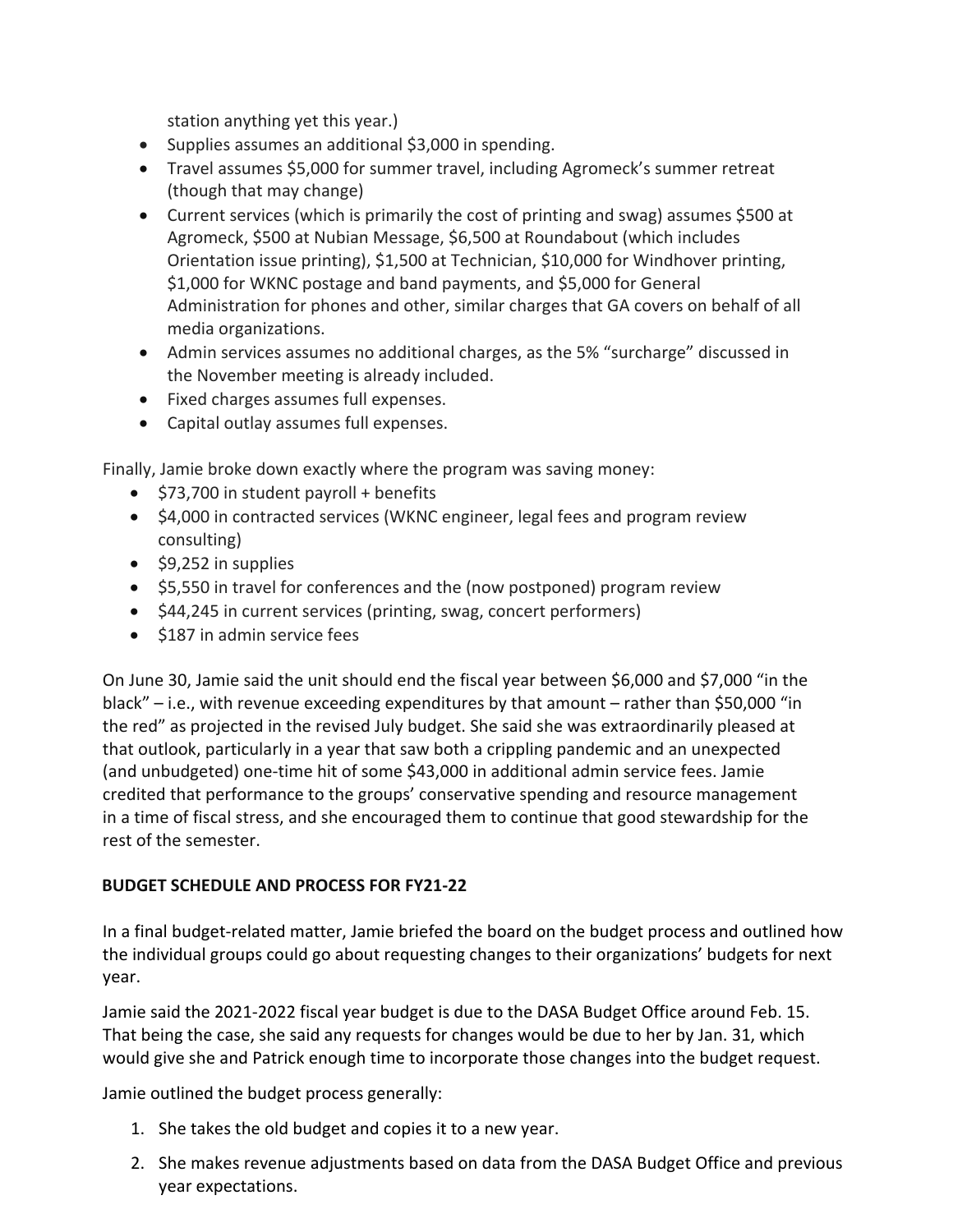- 3. She adds any new expenditures incurred over the past year that will be recurring and factor in any price increases based on current year spending.
- 4. She places a rough-draft budget in the budget folder on the Admin server that the professional staff have access to. Staff and student leaders should use the budget template with the most recent date as they work through their budget requests.(At this stage in the process, Jamie told the staff not to worry about fee-funded vs. non-feefunded projects at this time. That will be worked out later. She also said not to worry about whether a group is showing more expenditures than income. That will also be worked out later.)
- Assume a 2% cap on any additional payroll requests or -- better yet -- reallocate hours 5. Student leaders and advisers should consider all proposed increases, especially payroll. within your existing payroll.

#### **MIDYEAR UPDATES AND SPRING 2021 OUTLOOKS**

Each organization's senior leader briefed the board on their group's plans for the fall semester in light of the COVID pandemic.

- Agromeck Cameron Motsinger said the yearbook had done well meeting its deadlines thus far this year and would thus continue with its current hybrid inperson/remote arrangement. She said her staff had four deadlines remaining for the book currently in production and that she didn't anticipate any significant staff turnover. Finally, she said that there would be additional portrait sessions in the spring.
- • Business Office Lucas Martin said that staffing would be a particular focus for the coming semester, as attrition – COVID-related and otherwise – had taken its toll on his already-small team. In particular, he said he'd like to find a new designer, as the designer from last semester was not returning. He said he was pleased with his team's progress making connections and building relationships with local businesses. He expressed optimism about the coming semester, with particular praise for Technician's newsletter. He said that his team and the team at South Carolina had done some joint trainings together in the fall and that he hoped to continue those sessions, both with South Carolina and other schools. Finally, he said that he planned to implement performance reviews for all of his team members in the spring.
- • Nubian Message Elikem Dodor said her staff hadn't spent much time in the office in the fall because they aren't printing, and she foresees that continuing in the spring. She said that she would continue her "Elikem's Corner" poetry feature, and also said the staff was planning to feature Black-owned businesses in the area, though she said that may or may not happen due to COVID. Above all, she said, recruitment would be important in the coming semester, as the Nubian staff was down to two-and-a-half people, a number which includes both Elikem and her managing editor.
- • Roundabout Speaking on behalf of Roundabout editor Cliff Maske, Ellen Meder said staffing – and would instead concentrate on getting the group's website up and that based on a conversation she and Cliff had had the previous day, Roundabout would not have a print edition this semester – both because of COVID and for lack of running in addition to recruitment.
- Technician Rachael Davis said Technician would continue to operate in the spring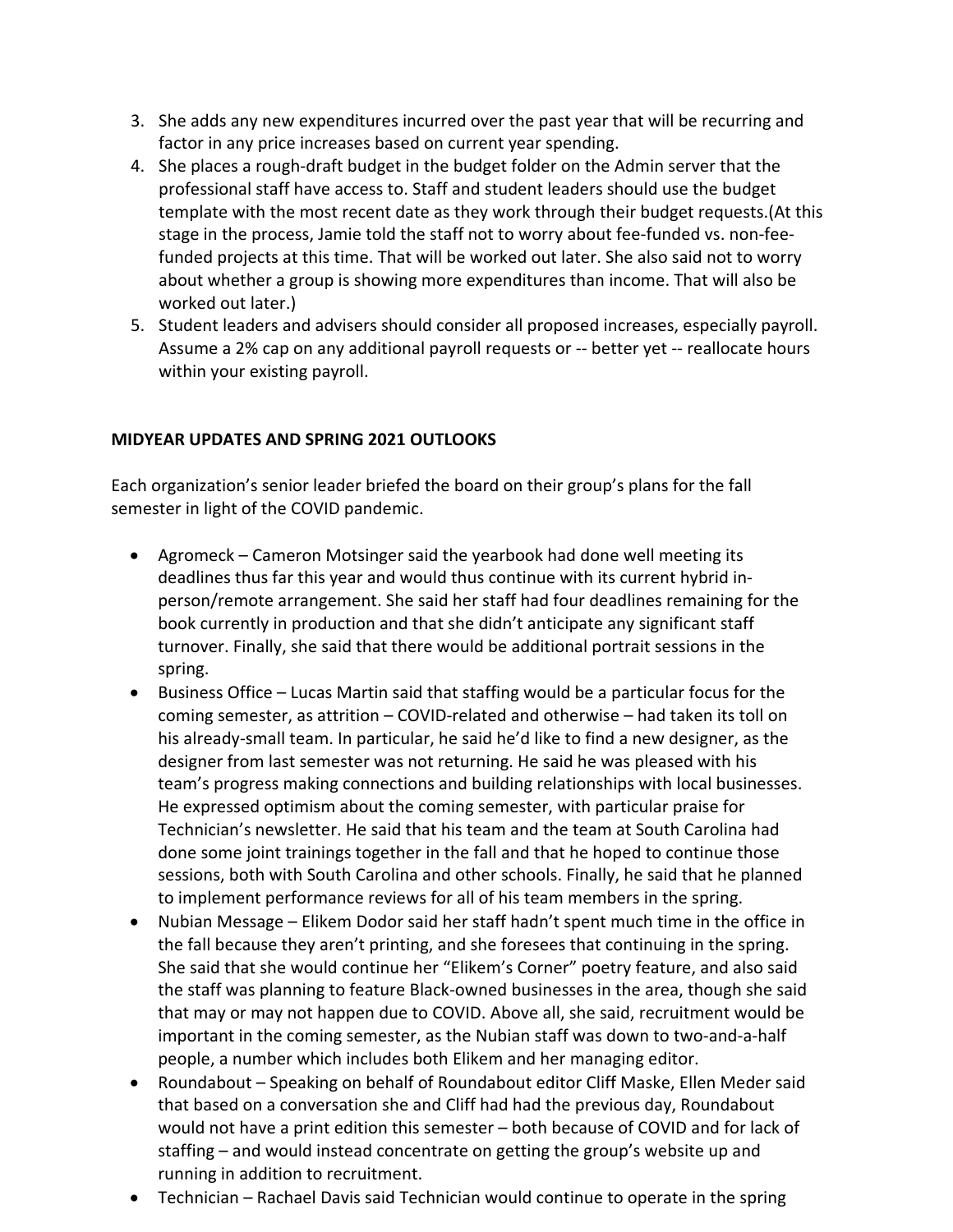just as they had in the fall, with a hybrid in-person/remote arrangement. She said the staff planned to continue their fortnightly "e-editions" as well as one planned actual print edition on Thursday, Jan. 28. Otherwise she said her primary focus in the coming semester would be strengthening the news section, and that two new assistant news editors had been tapped to help in that effort.

- • Windhover Xenna Smith said that her staff had exclusively worked remotely in the fall and that they planned to continue on that way in the spring, as it had worked well thus far, though she noted that keeping morale up under such an arrangement can be challenging. Otherwise, she said Windhover had sufficient staff to review submissions and continue work on the current book, though she is taking on new volunteers to help with other work not directly related to the book. She plans to publish two more newsletters and continue work on the "SubVolo" artist series online.
- • WKNC Laura said their board report contained most of their plans for the station in the coming semester, but they added that, like the Student Business Office, WKNC would be beefing up its evaluation process for DJs.

#### **REMINDER: 2021-2022 SENIOR LEADER APPLICATIONS**

 Conduct sanctions were set in stone and could not be waived. Patrick reminded everyone that the deadline for senior leader applications was Thursday, Jan. 28 at noon in the Business Office. (A copy of this year's application memo and instructions were included in the meeting package and are made part of these minutes by reference.) He also reminded them that while the board could waive some requirements, such as the two-semesters-of-participation rule, the requirements that applicants be fulltime students, have at least a 2.50 cumulate GPA, and be free of active Office of Student

#### **SPRING 2021 ADVISORY BOARD ASSIGNMENTS**

 the board to let him know if they knew of anyone in the media or any related fields who A list of current advisory board members was included in the meeting package and is made part of these minutes by reference. Patrick said that while that list indicated that Sarah Gagner was currently unassigned, he said she had since indicated to he and Zanna Swann that she wished to serve on the Business Office Advisory Board. All the other board members listed indicated that they wished to continue on with their current assignments. Patrick said the advisory boards were always in need of "new blood," and he encouraged members of might make a good member.

Otherwise, he said the process would be similar to years past except that the meetings would take place remotely, and that the advisory board meetings would be held in lieu of a regular board meeting in February.

#### **ELECTED STUDENT BOARD SEATS FOR 2021-2022**

Jamie and Patrick spoke to the board about the upcoming Student Government election and the Student Media Board of Directors at-large students seats that will be included in the ballot. Historically, Jamie said, few students have run for those seats, and it has sometimes been difficult for the Student Body President to fill all three. With that in mind, Jamie said she and Patrick had brainstormed some ideas to try and generate student interest in running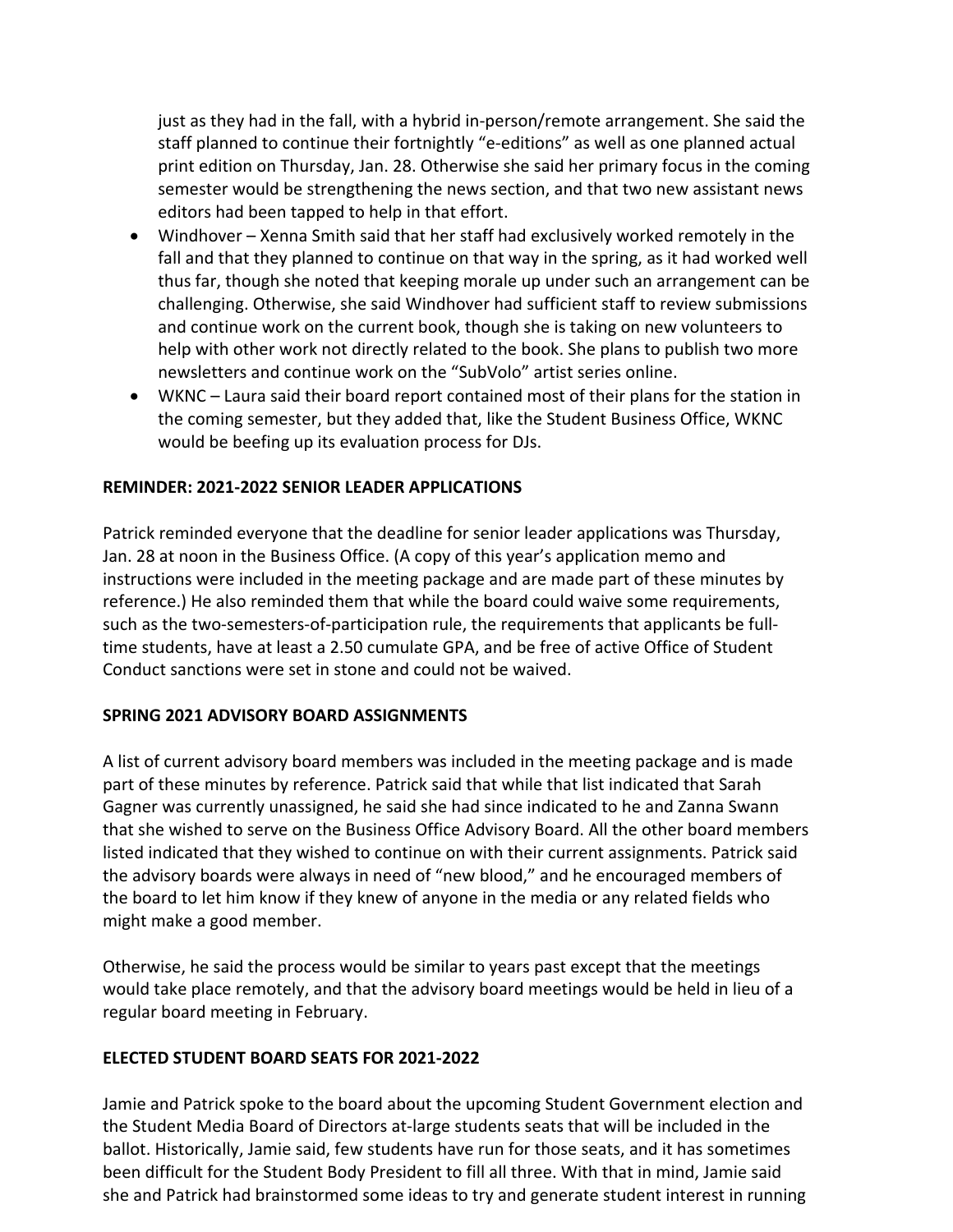for the seats. So far, she said, Patrick had verified with Student Government that the seats will be on the ballot, and that she had written an article for the Student Media website letting students know that the seats are available and that any student not currently involved with Student Media and Student Government was eligible to serve, regardless of class or major. She said she also asked WKNC's designer to build a number of house ads marketing the seats through the sites' websites, social media platforms and the like.

Patrick asked Student Body Vice President McKenzy Heavlin for any information he had about the upcoming election. McKenzy said SG was close to finalizing details for the election and provided a link to the information known thus far.

Patrick encouraged everyone to reach out to any current student who they thought might make a good, engaged board member. He noted that a student seat on the board did not represent a very big time commitment, so even busy students ought to be able to serve without issue.

#### **ADJOURN**

 There being no need for an executive session, Dean moved to adjourn and Tyler seconded. The meeting was adjourned at 7:50 p.m.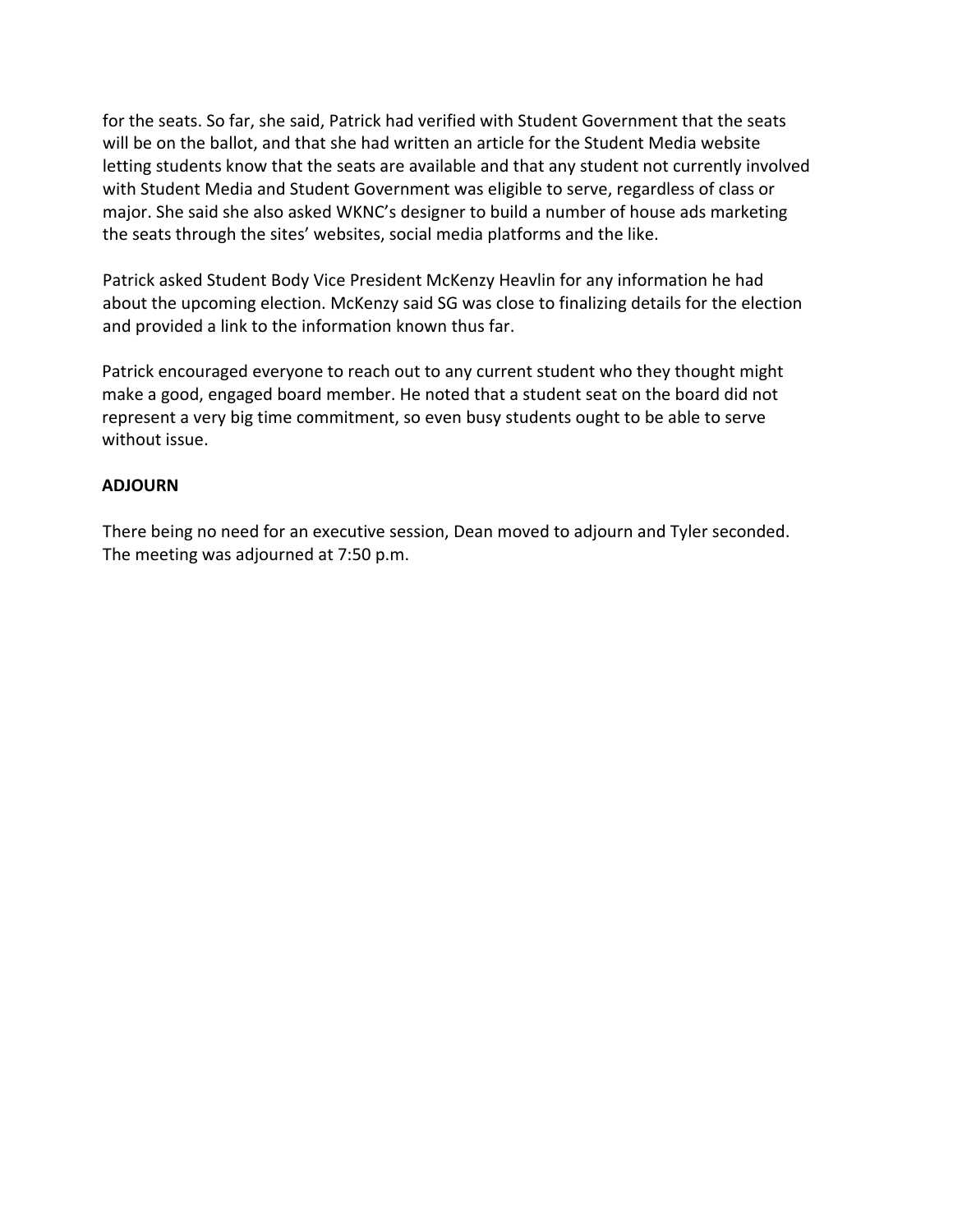#### STUDENT MEDIA BUDGET V. ACTUAL

DATE: March 1, 2021

PERCENT THROUGH FISCAL YEAR: 67%

|                         | agromeck                |               |            | TECHNICIAN               |          |                         |                         | <b>GENERAL ADMIN</b> |               |                  |         |                                |    |                          |      |                |         |
|-------------------------|-------------------------|---------------|------------|--------------------------|----------|-------------------------|-------------------------|----------------------|---------------|------------------|---------|--------------------------------|----|--------------------------|------|----------------|---------|
|                         |                         | <b>Budget</b> |            | <b>Actual</b>            | Percent  |                         |                         | <b>Budget</b>        |               | Actual           | Percent |                                |    | <b>Budget</b>            |      | Actual         | Percent |
| Temp payroll            |                         | 28,100.00     | -\$        | 12,725.47                | 45%      | Temp payroll            |                         | 106,500.00           |               | 43,793.86        | 41%     | FTE salaries + benefits        | \$ | 395,200.00               | - \$ | 259,553.25     | 66%     |
| Supplies                |                         | 700.00        | \$         |                          | 0%       | <b>Supplies</b>         |                         | 400.00               | $\ddot{s}$    |                  | 0%      | Temp payroll                   | \$ | 41,700.00                | \$   | 10,837.80      | 26%     |
| Leadership develop.     |                         | 1,880.00      | \$         |                          | 0%       | Leadership develop.     |                         | 1,895.00             |               |                  | $0\%$   | Supplies                       |    | 9,890.00                 | -\$  | 2,071.50       | 21%     |
| Admin service charges   | \$                      | 3,600.00      | \$         | 3,593.15                 | 100%     | Admin service charges   |                         | 17,900.00            |               | 17,004.22        | 95%     | Leadership develop.            |    | 3,100.00                 | -\$  | 100.00         | 3%      |
| <b>Current services</b> |                         | 11,260.00     | \$         | 8,782.31                 | 78%      | <b>Current services</b> |                         | 21,500.00            | -\$           | 4,623.63         | 22%     | Admin service charges          |    | 97,300.00                | . ቲ  | 97,265.83      | 100%    |
| Fixed charges           | \$                      | 1,065.00      | \$         | 935.00                   | 88%      | Fixed charges           |                         | 7,580.00             | \$            | 6,157.18         | 81%     | <b>Current services</b>        |    | 23,310.00                | -\$  | 9,734.61       | 42%     |
| <b>TOTAL</b>            | \$                      | 46,605.00     | \$         | 26,035.93                | 56%      | <b>TOTAL</b>            |                         | 155,775.00           | \$            | 71,578.89        | 46%     | Fixed charges                  |    | 6,155.00                 | -\$  | 1,326.67       | 22%     |
|                         |                         |               |            |                          |          |                         |                         |                      |               |                  |         | Contracted services            |    | 5,000.00                 | -\$  | 250.00         | 5%      |
| Non-fee income          | \$                      | 9,000.00      | -\$        | 9,677.56                 | 108%     | Non-fee income          |                         | 52,000.00            | -\$           | 29,288.79        | 56%     | Capital outlay                 |    | 22,300.00                | -\$  | 6,508.44       | 29%     |
| Fee income              | \$                      | 37,605.00     | \$         | 36,418.97                | 5.15%    | Fee income              |                         | 103,775.00           | \$            | 100,502.02       | 14.22%  | <b>TOTAL</b>                   | \$ | 603,955.00               |      | 387,648.10     | 64%     |
| <b>TOTAL</b>            | \$                      | 46,605.00     | $\sqrt{5}$ | 46,096.53                | 99%      | <b>TOTAL</b>            |                         | 155,775.00           | $\frac{1}{2}$ | 129,790.81       | 83%     |                                |    |                          |      |                |         |
| Profit/Loss             | \$                      |               |            |                          |          | Profit/Loss             |                         |                      |               |                  |         | Non-fee income                 | \$ |                          | \$   | 5,120.00       |         |
|                         |                         |               |            |                          |          |                         |                         |                      |               |                  |         | Fee income                     | \$ | 501,965.00               | -\$  | 486,133.42     | 68,80%  |
|                         |                         |               |            | <b>NUBIAN MESSAGE</b>    |          |                         |                         |                      |               | <b>WINDHOVER</b> |         | <b>TOTAL</b>                   | \$ | 501,965.00               | -\$  | 491,253.42     | 98%     |
|                         |                         | <b>Budget</b> |            | Actual                   | Percent  |                         |                         | <b>Budget</b>        |               | Actual           | Percent | Profit/Loss                    | \$ | (101, 990.00)            |      |                |         |
|                         |                         |               |            |                          |          |                         |                         |                      |               |                  |         |                                |    |                          |      |                |         |
| Temp payroll            |                         | 11,000.00     | \$         | 6,632.25                 | 60%      | Temp payroll            |                         | 6,600.00             | - \$          | 2,078.40         | 31%     |                                |    |                          |      |                |         |
| Supplies                | \$                      | 200.00        | \$         |                          | 0%       | Supplies                |                         | 750.00               | \$            | 142.31           | 19%     |                                |    |                          |      |                |         |
| Leadership develop.     |                         | 1,180.00      | \$         |                          | 0%       | Leadership develop.     |                         | 905.00               | - \$          |                  | 0%      |                                |    |                          |      |                |         |
| Admin service charges   | \$                      | 2,000.00      | \$         | 1,918.12                 | 96%      | Admin service charges   |                         | 2,100.00             | -\$           | 2,075.35         | 99%     |                                |    |                          |      |                |         |
| <b>Current services</b> | \$                      | 6,500.00      | \$         | 857.58                   | 13%      | <b>Current services</b> |                         | 11,050.00            | -\$           | 78.84            | 1%      |                                |    |                          |      | <b>OVERALL</b> |         |
| Fixed charges           | \$                      | 1,200.00      | \$         | 225.00                   | 19%      | Fixed charges           |                         | 1,210.00             | \$            | 109.00           | 9%      |                                |    | <b>Budget</b>            |      | <b>Actual</b>  | Percent |
| <b>TOTAL</b>            | $\overline{\mathbf{s}}$ | 22,080.00     | \$         | 9,632.95                 | 44%      | <b>TOTAL</b>            | $\overline{\mathbf{s}}$ | 22,615.00            | \$            | 4,483.90         | 20%     |                                |    |                          |      |                |         |
|                         |                         |               |            |                          |          |                         |                         |                      |               |                  |         | FTE salaries + benefits        | \$ | 395,200.00 \$            |      | 259,553.25     | 66%     |
| Non-fee income          | \$                      | 3,500.00      | \$         | 2,301.00                 | 66%      | Non-fee income          |                         |                      | \$            |                  |         | Temp payroll                   |    | 256,900.00               | \$   | 109,139.95     | 42%     |
| Fee income              | \$                      | 18,580.00     | \$         | 17,994.00                | 2.55%    | Fee income              |                         | 22,615.00            | \$            | 21,901.74        | 3.10%   | Supplies                       |    | 14,640.00                | -\$  | 3,664.81       | 25%     |
| <b>TOTAL</b>            | \$                      | 22,080.00     | \$         | 20,295.00                | 92%      | <b>TOTAL</b>            |                         | 22,615.00            | \$            | 21,901.74        | 97%     | Leadership develop.            |    | 10,550.00                | \$   | 100.00         | 1%      |
| Profit/Loss             |                         |               |            |                          |          | Profit/Loss             |                         |                      |               |                  |         | Admin service charges          |    | 131,100.00               | -\$  | 129,942.40     | 99%     |
|                         |                         |               |            |                          |          |                         |                         |                      |               |                  |         | <b>Current services</b>        |    | 94,020.00                |      | 31,458.04      | 33%     |
|                         |                         |               |            | <b>ROUNDABOUT</b>        |          |                         |                         |                      |               | <b>WKNC</b>      |         | Fixed charges                  |    | 27,215.00                |      | 16,896.85      | 62%     |
|                         |                         | <b>Budget</b> |            | <b>Actual</b>            | Percent  |                         |                         | <b>Budget</b>        |               | Actual           | Percent | Contracted services            |    | 5,000.00                 | -\$  | 250.00         | 5%      |
|                         |                         |               |            |                          |          |                         |                         |                      |               |                  |         | Capital outlay                 |    | 22,300.00                |      | 6,508.44       | 29%     |
| Temp payroll            | \$                      | 3,700.00      | - \$       | 231.38                   | 6%       | Temp payroll            |                         | 59,300.00 \$         |               | 32,840.79        | 55%     | <b>TOTAL EXPENSES</b>          | \$ | 956,925.00               | \$   | 557,513.74     | 58%     |
| Supplies                | \$                      | 200.00        | \$         | $\overline{\phantom{a}}$ | 0%       | Supplies                |                         | $2,500.00$ \$        |               | 1,451.00         | 58%     |                                |    |                          |      |                |         |
| Leadership develop.     | \$.                     | 760.00        | \$         | $\sim$                   | 0%       | Leadership develop.     |                         | 830.00 \$            |               |                  | $0\%$   | Non-fee income                 | \$ | 133,900.00 \$            |      | 68,813.97      | 51%     |
| Admin service charges   |                         | 500.00        | \$         | 462.75                   | 93%      | Admin service charges   |                         | 7,700.00             |               | 7,622.98         | 99%     | Fee income                     | \$ | 729,650.00               | \$   | 706,637.42     | 97%     |
| <b>Current services</b> | \$                      | 14,000.00     | \$         | 4,586.75                 | 33%      | <b>Current services</b> |                         | 6,400.00             |               | 2,794.32         | 44%     | Interest income                |    | $\overline{\phantom{a}}$ | \$   | 112.93         |         |
| Fixed charges           |                         | 225.00        | \$         | 20.00                    | 9%       | Fixed charges           |                         | 9,780.00             |               | 8,124.00         | 83%     | Food purchases                 |    |                          |      |                |         |
| <b>TOTAL</b>            | \$                      | 19,385.00     | \$         | 5,300.88                 | 27%      | Contracted services     |                         |                      |               |                  |         | <b>TOTAL INCOME</b>            | \$ | 863,550.00               | -\$  | 775,564.32     | 90%     |
|                         |                         |               |            |                          |          | <b>TOTAL</b>            | ¢                       | 86,510.00            | -\$           | 52,833.09        | 61%     |                                |    |                          |      |                |         |
|                         |                         |               |            |                          |          |                         |                         |                      |               |                  |         | Net Profit/Loss                | \$ | (93, 375.00)             |      |                |         |
| Non-fee income          | \$                      | 28,000.00     | \$         | 14,531.25                | 52%      | Non-fee income          |                         | 41,400.00 \$         |               | 7,895.37         | 19%     |                                |    |                          |      |                |         |
| Fee income              | \$                      |               | \$         |                          | $0.00\%$ | Fee income              |                         | 45,110.00            |               | 43,687.27        | 6.18%   |                                |    |                          |      |                |         |
| <b>TOTAL</b>            | \$                      | 28,000.00     | \$         | 14,531.25                | 52%      | <b>TOTAL</b>            |                         | 86,510.00            | \$            | 51,582.64        | 60%     | SM Enhancement Fund            | \$ | 678.53                   |      | 663502         |         |
| Profit/Loss             |                         | 8,615.00      |            |                          |          | Profit/Loss             |                         |                      |               |                  |         | <b>Technician Century Fund</b> | \$ | 27,960.45                |      | 667736         |         |

|                         | GENERAL ADMIN |               |    |            |         |  |
|-------------------------|---------------|---------------|----|------------|---------|--|
|                         |               | <b>Budget</b> |    | Actual     | Percent |  |
| FTE salaries + benefits | \$            | 395,200.00    | \$ | 259,553.25 | 66%     |  |
| Temp payroll            | \$            | 41,700.00     | \$ | 10,837.80  | 26%     |  |
| Supplies                | \$            | 9,890.00      | \$ | 2.071.50   | 21%     |  |
| Leadership develop.     | \$            | 3,100.00      | \$ | 100.00     | 3%      |  |
| Admin service charges   | \$            | 97,300.00     | \$ | 97,265.83  | 100%    |  |
| Current services        | \$            | 23,310.00     | \$ | 9,734.61   | 42%     |  |
| Fixed charges           | \$            | 6,155.00      | \$ | 1,326.67   | 22%     |  |
| Contracted services     | \$            | 5,000.00      | \$ | 250.00     | 5%      |  |
| Capital outlay          | \$            | 22,300.00     | \$ | 6,508.44   | 29%     |  |
| TOTAL                   | \$            | 603,955.00    | \$ | 387,648.10 | 64%     |  |
| Non-fee income          | \$            |               | \$ | 5,120.00   |         |  |
| Fee income              | \$            | 501,965.00    | \$ | 486,133.42 | 68.80%  |  |
| <b>TOTAL</b>            | \$            | 501,965.00    | \$ | 491,253.42 | 98%     |  |
| Profit/Loss             |               | (101, 990.00) |    |            |         |  |

|                         |               |               | <b>OVERALL</b>   |         |  |
|-------------------------|---------------|---------------|------------------|---------|--|
|                         |               | <b>Budget</b> | Actual           | Percent |  |
| FTE salaries + benefits | \$            | 395,200.00    | \$<br>259,553.25 | 66%     |  |
| Temp payroll            | \$            | 256,900.00    | \$<br>109,139.95 | 42%     |  |
| Supplies                |               | 14,640.00     | \$<br>3,664.81   | 25%     |  |
| Leadership develop.     |               | 10,550.00     | \$<br>100.00     | $1\%$   |  |
| Admin service charges   |               | 131,100.00    | \$<br>129,942.40 | 99%     |  |
| Current services        | \$\$\$\$\$\$  | 94,020.00     | \$<br>31,458.04  | 33%     |  |
| Fixed charges           |               | 27,215.00     | \$<br>16,896.85  | 62%     |  |
| Contracted services     |               | 5,000.00      | \$<br>250.00     | 5%      |  |
| Capital outlay          | $\frac{1}{2}$ | 22,300.00     | \$<br>6,508.44   | 29%     |  |
| <b>TOTAL EXPENSES</b>   |               | 956,925.00    | \$<br>557,513.74 | 58%     |  |
| Non-fee income          | \$            | 133,900.00    | \$<br>68,813.97  | 51%     |  |
| Fee income              |               | 729,650.00    | \$<br>706,637.42 | 97%     |  |
| Interest income         |               |               | \$<br>112.93     |         |  |
| Food purchases          | \$\$\$        |               | \$               |         |  |
| TOTAL INCOME            | \$            | 863,550.00    | \$<br>775,564.32 | 90%     |  |
| Net Profit/Loss         | \$            | (93, 375.00)  |                  |         |  |
| SM Enhancement Fund     | \$            | 678.53        | 663502           |         |  |
| Technician Century Fund | \$            | 27,960.45     | 667736           |         |  |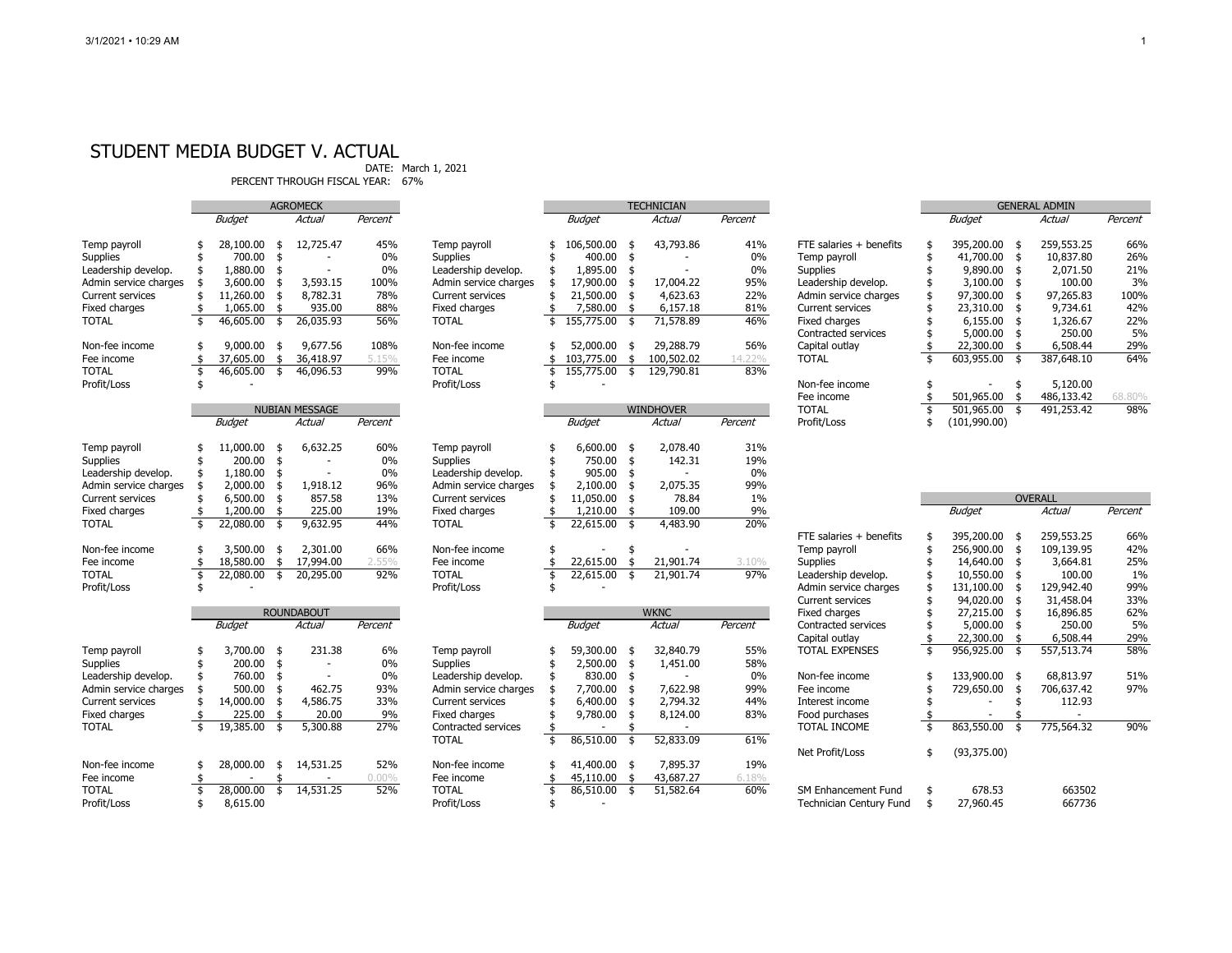## **Agromeck**

## *By Cameron Motsinger, Editor-In-Chief*

### **Revenue**

- As of Feb. 24, we have sold 93 books.
- ● We tabled with the Balfour ring division Jan. 25-29 and Feb. 22-26 to promote the extended ring warranty that gives a free yearbook to those who purchase it.
- ● Senior portraits were held Feb. 1- 5. We are holding our final session of portraits March 1-3 in Talley Student Union, Room 3222. Seniors who take their senior portrait will receive a \$10 off discount code for the book.

## **Expenditures**

 $\bullet$  N/A

#### **Personnel**

● Don Bui and Mandy Stacy applied to be co-editors-in-chief of the 2021-2022 book.

#### **Training**

• Members of staff will attend this year's NCCMA conference Saturday, Feb. 27.

#### **Coverage**

● We are continuing our coverage of student life, campus events and the ongoing impacts of COVID-19.

#### **Technology**

 $\bullet$  N/A

#### **Deadlines**

- We submitted our third deadline Feb. 15 and are awaiting proofs.
- ● Due to the semester being pushed back and delayed proofs because of the Texas ice storms, we rescheduled our fourth deadline from March 8 to March 15.

## **Ethics/Legal Issues**

 $\bullet$  N/A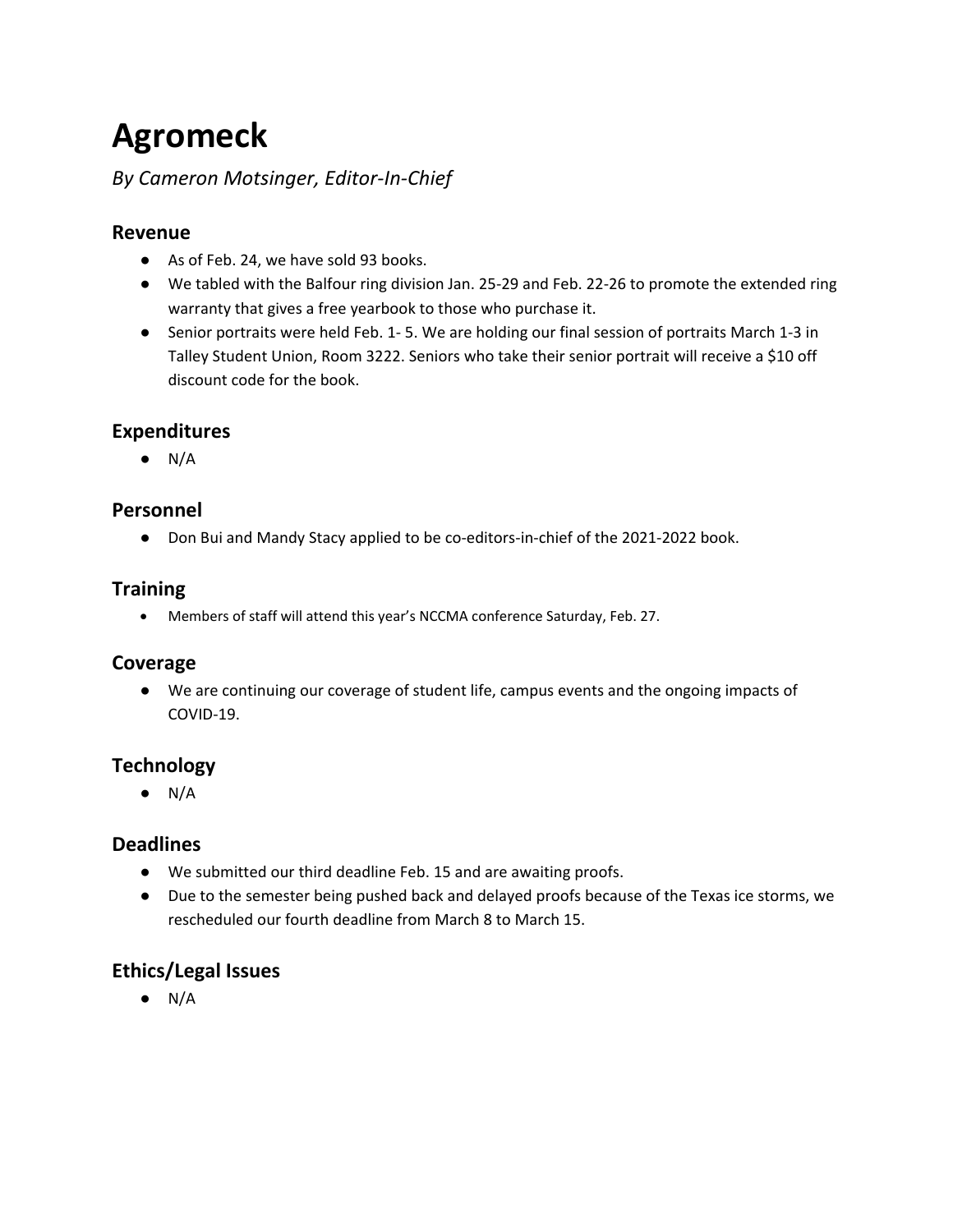# **Business & Marketing Office**

 *By Lucas Martin, General Manager* 

### **Sales Revenue**

| <b>OUTLET</b>              | <b>TARGET</b> | <b>SOLD YTD*</b>                                              | <b>PAID YTD**</b> |
|----------------------------|---------------|---------------------------------------------------------------|-------------------|
| <b>Technician</b>          | \$80,000      | \$29,753                                                      | \$28,513          |
| <b>Nubian Message</b>      | \$<br>5,000   | \$3,046                                                       | \$2,901           |
| <b>WKNC</b>                | 25,000<br>\$  | \$4,148                                                       | \$3,920           |
| <b>Roundabout Magazine</b> | 36,000<br>\$  | \$14,531                                                      | \$14,531          |
| Agromeck*                  | \$<br>3,000   | \$0.00                                                        | \$0.00            |
| Sales team portion         |               |                                                               |                   |
| <b>Student Media*</b>      | 10,000<br>\$  | \$6,250                                                       | \$3.890           |
| Kiosks, services, etc.     |               | Flytedesk Estimated \$600 postering and \$6,650 housing guide |                   |

 \* SOLD YTD reflects value of future advertising commitments regardless of publication dates as the goal is to sell multiple placements and campaigns to increase efficiency and value.

 \*\* PAID YTD equals revenue received as reflected on campus financial reporting system, which includes payments for current advertising, income from events, revenue for rack advertising, past due account receipts from previous fiscal years, etc.

#### *Technician*

We are having success selling Leaderboard ads, social media and newsletter spots.

#### *Nubian Message*

Nothing new to report.

#### *WKNC*

WKNC has made the decision to halt advertising on their Instagram page. Laura Money had communicated this to Lucas, and Lucas thereon to the sales team.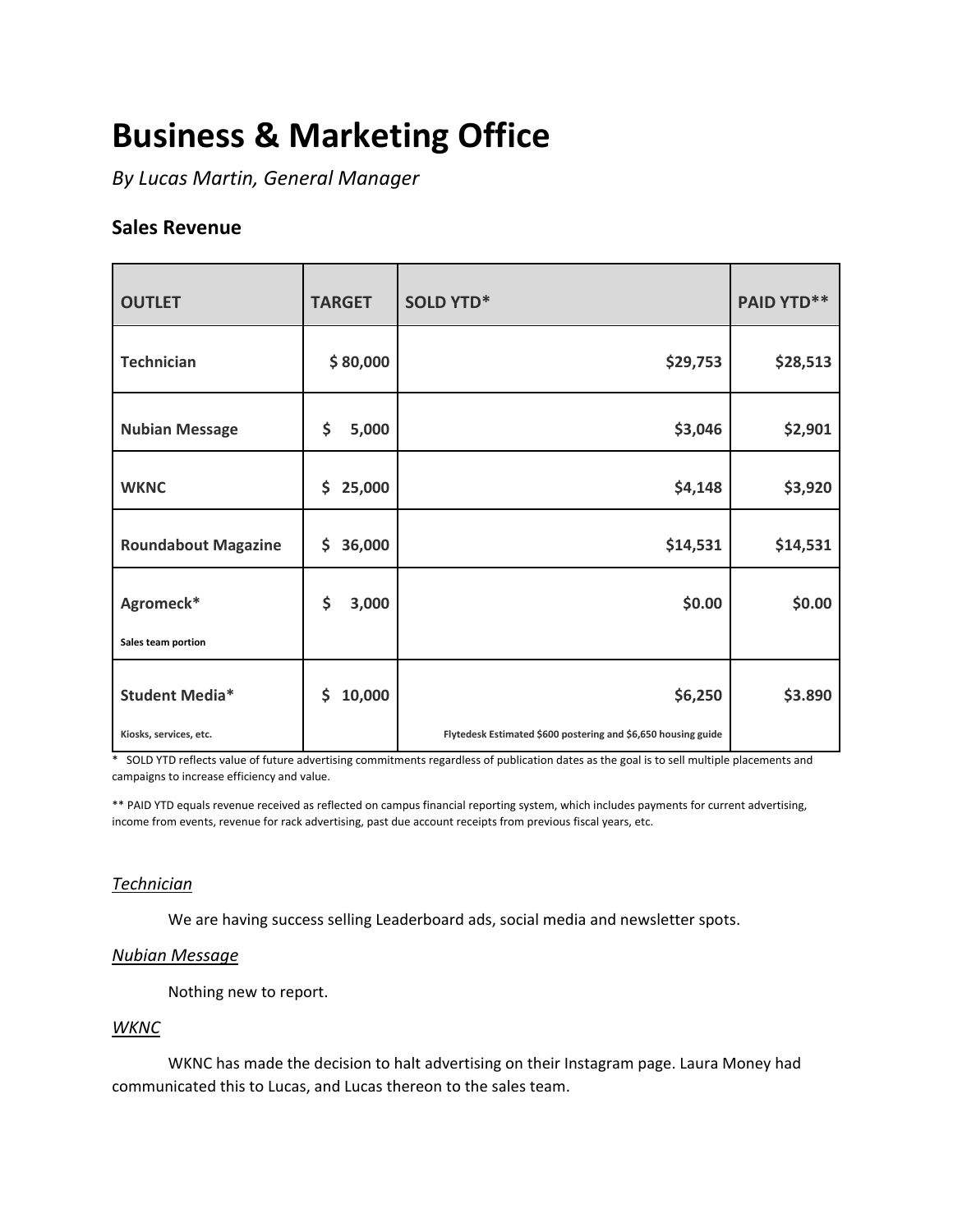#### **Personnel**

 our advertising clients, our internal departments, and our (Student Media Business Office) social media Emma Carter will be joining our staff as the business and marketing office designer. We are excited to bring her onto the team, as it represents an enhanced ability to create promotional media for presence.

## **Training**

 The business and marketing team is planning to conduct our second collaborative meeting with Garnet Media Group from the University of South Carolina to share advice and training material. The upcoming meeting is to take place on Friday, February 26th, at 10:00 AM. It will be mandatory for all sales personnel. We plan to bring valuable input from our experience working as a team during the COVID pandemic. We also plan to seek input from their operations in the hopes of integrating some of their processes or ideas into our own operations at NC State Student Media.

Additionally, our sales reps have all registered for virtual CMBAM sessions this semester. We will be attending these sessions remotely and taking notes!

## **Nubian Message**

*By Elikem Dodor, Editor-In-Chief* 

#### **Personnel**

● In the process of hiring a new sportswriter/podcaster

#### **Training**

● No updates

#### **Technology**

● No updates

#### **Coverage/Outreach**

- We've started a new weekly news series
- ● Recruited a sportswriter interested in featuring and interviewing Black athletes on campus. He has expressed interest in covering games and other events once COVID settles. The sportswriter has podcasting experience so we may be able to extend the reach beyond typical readership.
- We've been able to gauge some interest via social media so hopefully, we can start several hiring processes soon.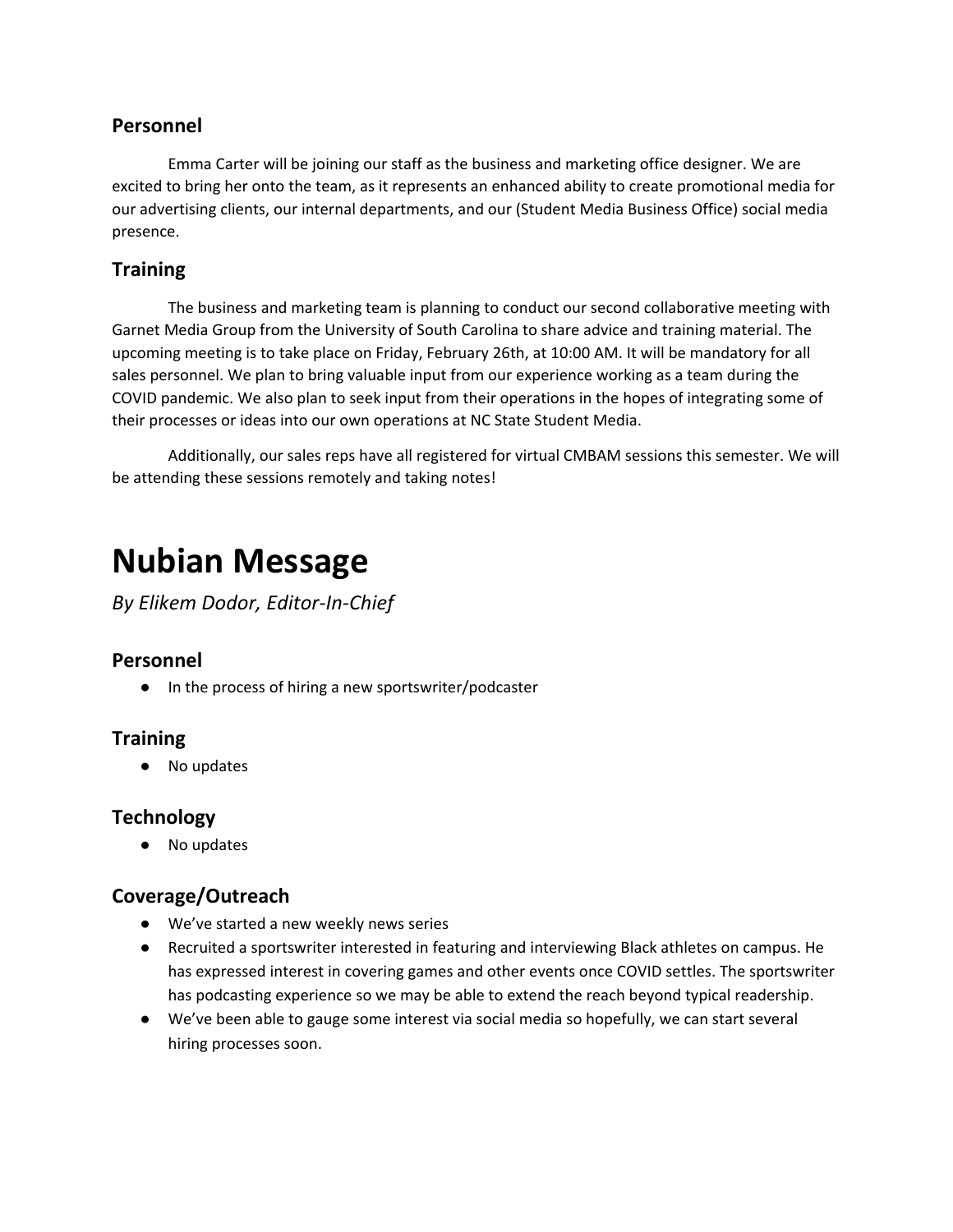## **Deadlines**

● No updates.

## **Ethics/Legal Issues**

● No updates.

## **Roundabout**

*By Cliff Maske, Editor-In-Chief No report as of Monday, March 1, 2021.* 

# **Technician**

*By Rachael Davis, Editor-In-Chief* 

## **Personnel**

● No new updates

### **Training**

● Ellen has begun training sessions for correspondents; section editors are excited to get more staff writers

## **Technology**

- Newsletter and e-editions are going well
	- Newsletter will be going out until May 6
- ● Our Design Editor and section editors have been improving a lot with layout and writing for the e-editions

## **Coverage/Outreach**

● Currently working on two investigative stories that may not be published until next year

## **Deadlines**

● No new updates

#### **Ethics/Legal Issues**

● News Editors and management are meeting with Women's Center, General Counsel and more for investigative stories and the proper way to report on these specific topics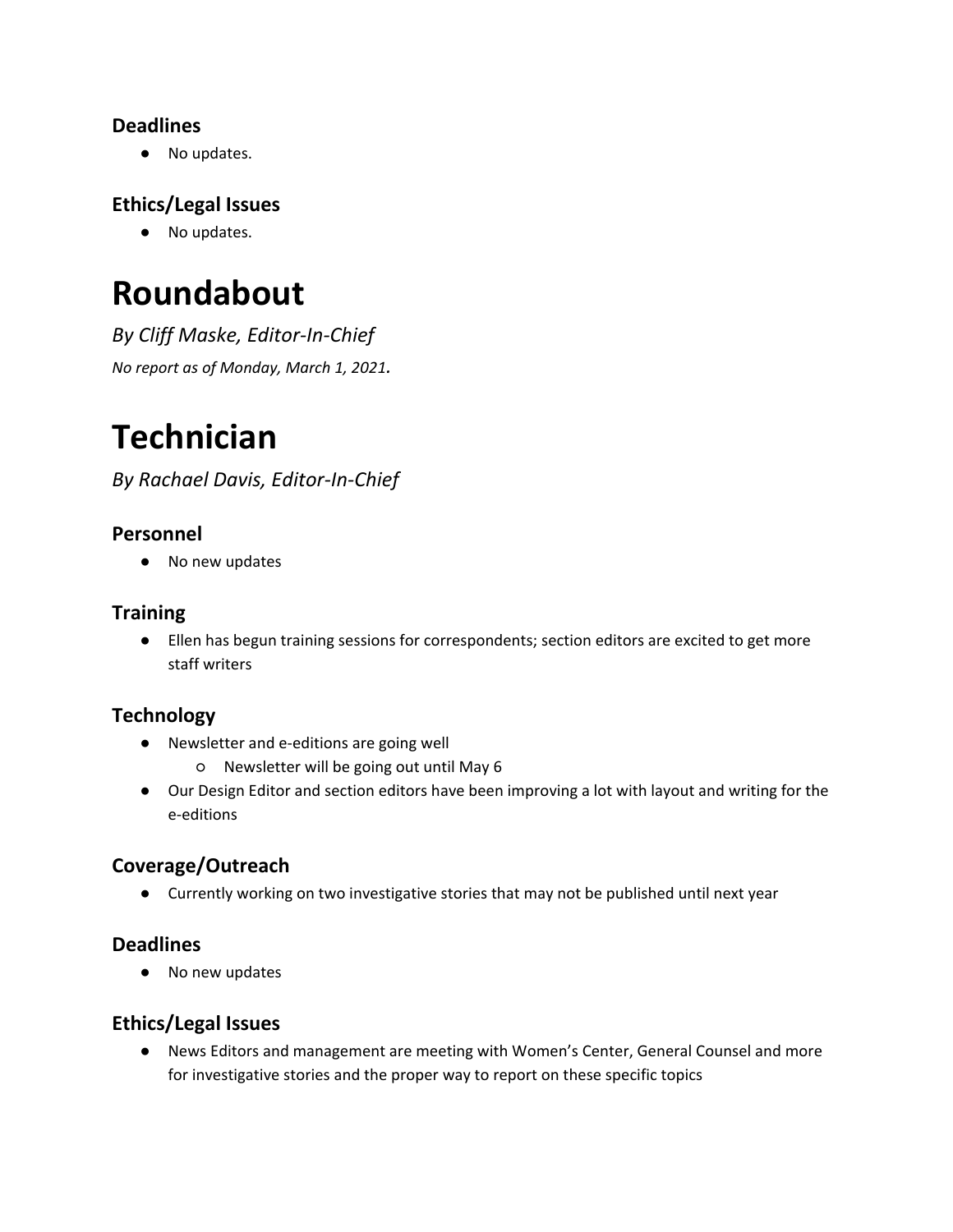- employee had not done so. I discussed the matter with the Technician staff member and they ● A staff member in University Relations (UR) sent an email of complaint stating a Technician staff member had reached out to an upper-level administrator on their recommendation. The UR emailed an apology to the UR staff member and the administrator
	- to receive additional training on professional best practices and the importance of ○ I also gave the Technician staff member a strike for misrepresentation and plan for them honesty in our work.

## **Windhover**

## *By Xenna Smith, Editor-In-Chief*

#### **Revenue**

 revenue is a point we are making at the moment but not a priority. We are still attempting to create a structure and gameplan for Windhover patronages. Bringing in

#### **Expenditures**

We will be sending the book off to print Friday so there will be roughly \$10,000 leaving our budget.

#### **Personnel**

Nothing new to report

#### **Training**

I am working to create a document of advice/resources for the next EIC.

#### **Technology**

Nothing new to report.

#### **Coverage**

We will be publishing an article about classes at the Craft Center next week sometime.

#### **Deadlines**

Everything is closed, submissions won't reopen until summer.

#### **Ethics/Legal Issues**

Nothing new to report.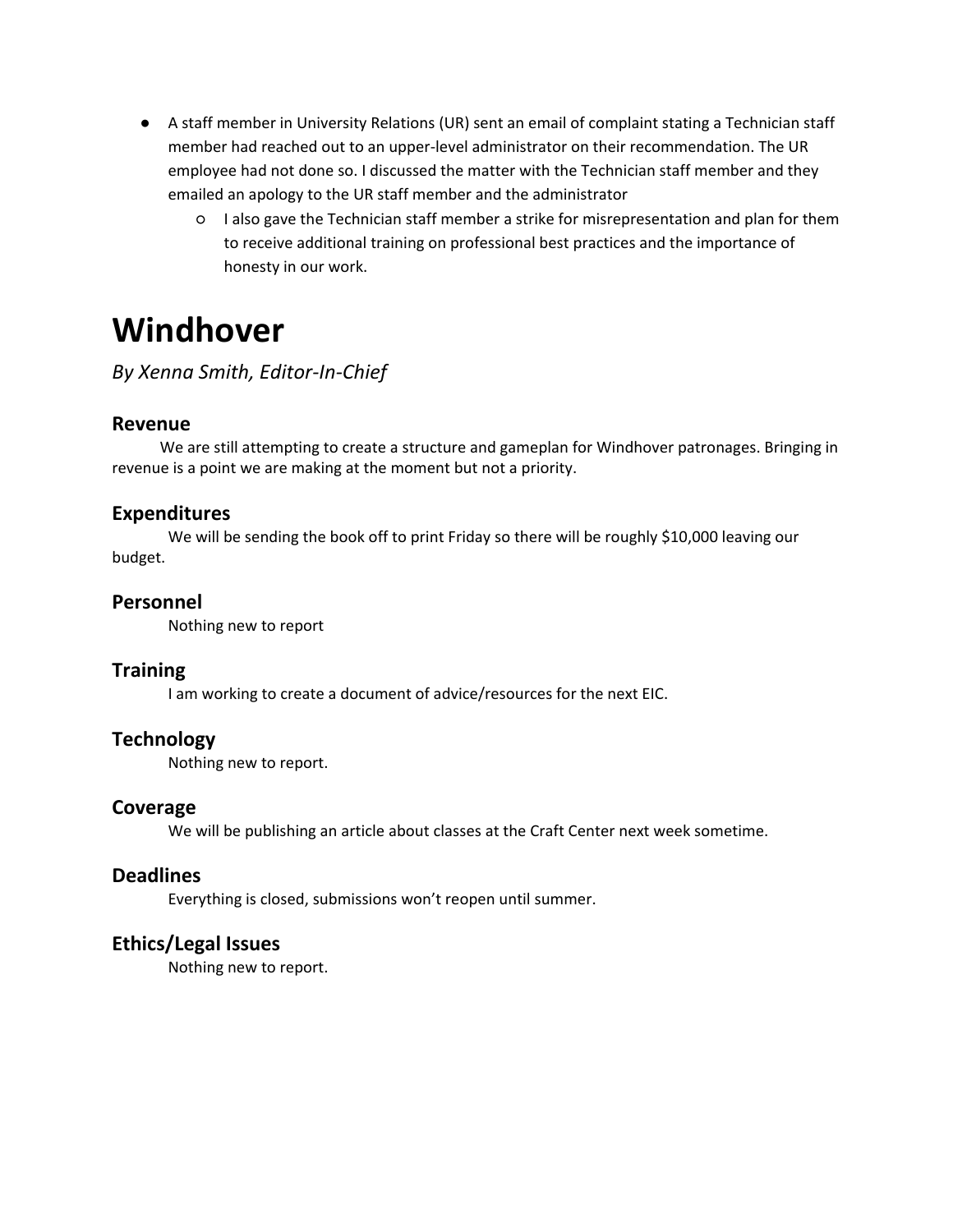## **WKNC 88.1 FM HD-1/HD-2**

### *By Laura Mooney, General Manager*

#### **Revenue**

- Non-fee income (money in the bank), as of Feb. 24, 2021: \$[7,758.54](https://7,758.54)
- Sponsor Sales \$[3,445.00](https://3,445.00)
- Women's Basketball \$[1,440.00](https://1,440.00)
- Men's Baseball \$0.00
- Event Promotions \$600.00
- Merchandise Sales [\\$1,073.54](https://1,073.54)
- Studio Rental \$0.00
- HD-3 Lease [\\$1,200.00](https://1,200.00)
- Other \$0.00
- Event Tickets \$0.00
- Event Sponsorships \$0.00

#### **Expenditures**

No new expenditures to report.

#### **Personnel**

 Eoin Trainor has officially started working as our Public Affairs Director. We have also hired our first ever Public Affairs Content Creator, Elizabeth Esser. Alongside her, we hired a new Blog Content General Manager hiring interview and we await the decision of the Student Media Board of Directors. Creator, Aidan Farmer, after the position opened up this semester. Maddie Jennette has completed her

#### **Training**

 expect to begin administering Board Tests next week, however, one student requested to take his test in advance and passed. On Wednesday, March 3 students will complete the written exam for our Spring 2021 DJ Training Class. We accepted 17 students and all have been matched with in-studio trainers as well. We

#### **Technology**

 No new equipment has been purchased but our EAS system was updated and our HD-1 desktop was modified so that students cannot manually shut it down.

#### **Coverage/Outreach**

 overwhelmingly positive feedback from our audience about this issue. We also recently announced our members to donate new or gently used paperback books to bins outside of WKNC during business hours WKNC has officially begun our 24-hour Underground rotation on Mondays and have received second donation drive, this time in support of Prison Books Collective. This event will allow audience from March 15-19 and 22-26.

#### **Deadlines**

No hard deadlines currently.